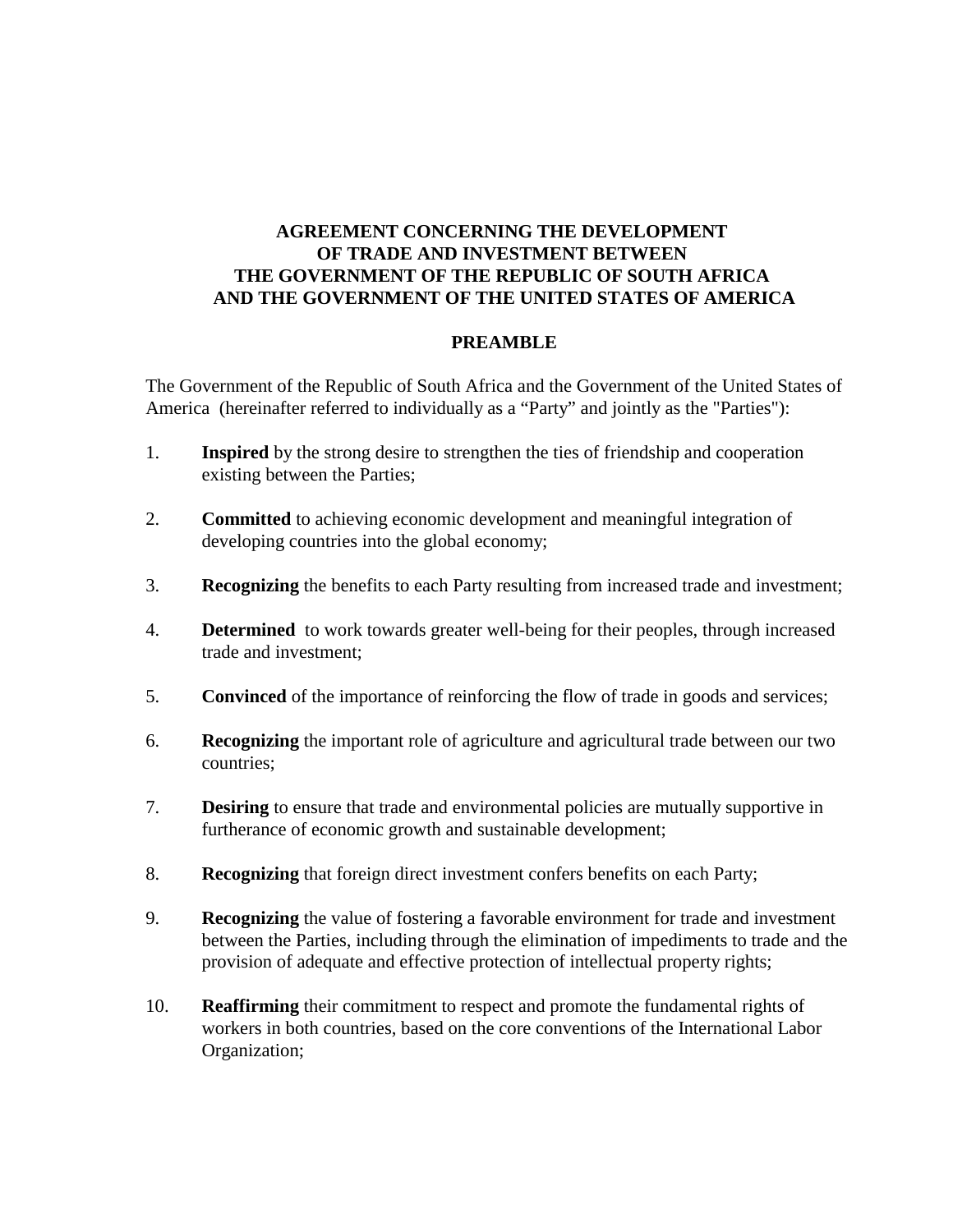- 11. **Noting** the membership of both countries in the World Trade Organization and accepting that this Agreement is without prejudice to each Party's rights and obligations under the agreements, understandings, and other instruments related to or concluded under the auspices of the WTO;
- 12. **Recognizing** the positive and constructive role of the Trade and Investment Committee (TIC) of the Bi -National Commission (BNC), co-chaired by the US Secretary of Commerce and the South African Minister of Trade and Industry, in enhancing economic ties between the two countries;
- 13. **Taking** into account the need to eliminate non-tariff barriers in order to facilitate greater access to the markets of both countries;
- 14. **Reaffirming** their desire to resolve trade and investment problems and disputes through consultation and dialogue;

# **HEREBY AGREE** as follows:

## **Article One**

# **OBJECTIVES**

The Parties will seek to:

- (1) expand trade in goods and services between them, within the framework and terms of this agreement.
- (2) take appropriate measures to encourage and facilitate the exchange of goods and services, and to secure favorable conditions for long-term development and diversification of trade between the two countries.
- (3) encourage private sector investment between the two countries, as a means of furthering growth, job creation, and economic development, and, to this end, will promote an open and predictable environment for investment and facilitate expanded contacts between their respective private sectors.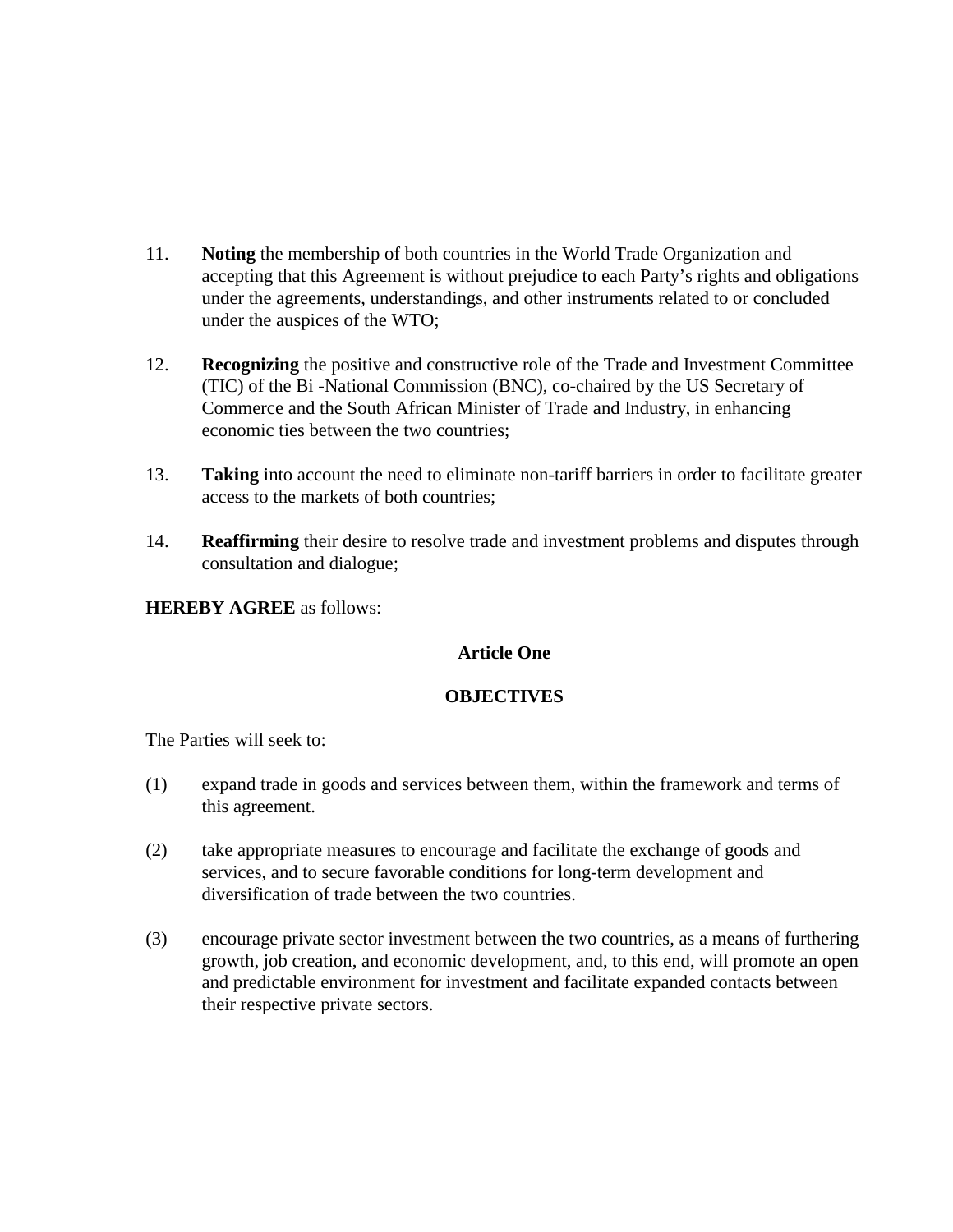# **Article Two**

#### **COUNCIL ON TRADE AND INVESTMENT**

- (1) The Parties will establish a Council on Trade and Investment (The Council) which will be composed of representatives of both Parties. South Africa's side will be chaired by a representative appointed by the Department of Trade and Industry (DTI). The United States of America's side will be chaired by the Office of the United States Trade Representative (USTR). Each Chair may work with officials from other Government entities as circumstances require.
- (2) The function of the Council will be to ensure the fulfilment of the objectives of this Agreement, as set out in Article One, and to provide a forum for consultation and dialogue on specific trade and investment matters of interest to the Parties, as well as for identifying and working towards the removal of impediments to trade and investment flows. In this connection, the Council will build on the work of and, when both Parties consider it appropriate, consult or cooperate with the TIC of the BNC.
- (3) The Council will meet at such times as will be agreed by the Parties.

## **Article Three**

## **CONSULTATION AND COOPERATION**

- (1) Either Party may, whenever it considers it appropriate, consult the civil society in its country, such as business, labor, consumer, environmental and academic groups, on matters related to the work of the Council. Either Party may, when it considers it appropriate, present the views of its civil society at meetings of the Council.
- (2) For the purposes of providing for the further expansion of bilateral trade and investment flows, the Parties will consider whether further agreements relating to taxation, intellectual property, and trade and investment issues would be desirable.
- (3) Either Party may, at any time, raise for consultation any trade or investment matter between the Parties. Requests for consultation will be accompanied by a written explanation of the subject to be discussed, and the consultations will be held within a reasonable time, the venue for which will be agreed between the Parties.